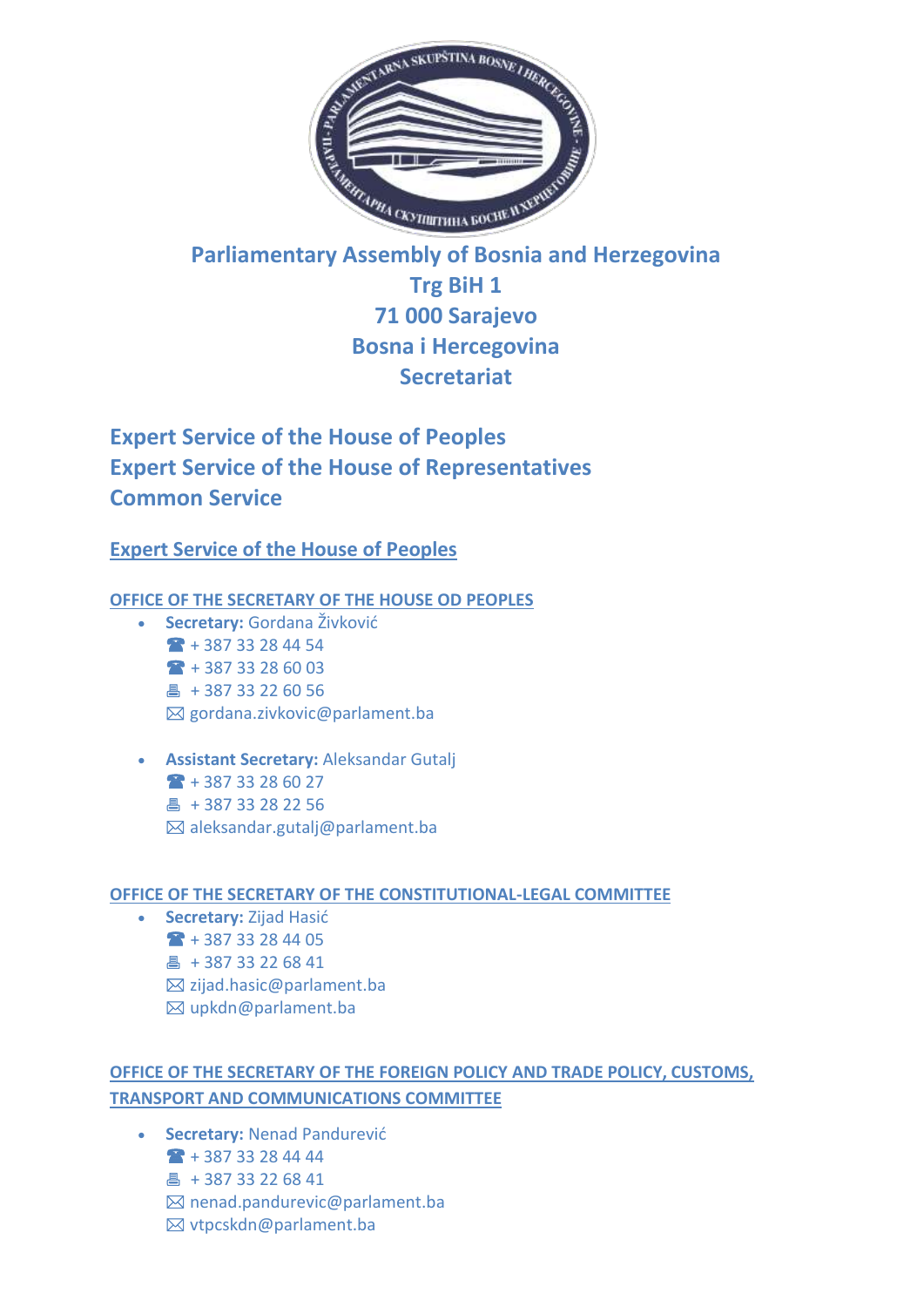# **[OFFICE OF THE SECRETARY OF THE FINANCE AND BUDGET COMMITTEE](https://www.parlament.ba/Content/Read/55?title=O-Stru%C4%8Dnoj-slu%C5%BEbi)**

 **Secretary:** Marijana Galić  $+ 38733286048$  $4 + 38733286054$  $\boxtimes$  marijana.galic@parlament.ba  $\boxtimes$  [fbdn@parlament.ba](http://192.168.12.161:8081/Cms/Html/fbdn@parlament.baa)

**[Department for Drafting and Publication of Legal Documents](https://www.parlament.ba/Content/Read/55?title=O-Stru%C4%8Dnoj-slu%C5%BEbi)**

 **Head:** Mira Škrba - Tomić  $+ 387 33 28 44 92$ 昌 [+ 387 33 22 68 41](tel:+38733226841) [mira.skrbatomic@parlament.ba](mailto:mira.skrbatomic@parlament.ba)

# **Expert Service of the House of Representatives**

# **[OFFICE OF THE SECRETARY OF HOUSE OF REPRESENTATIVES](https://www.parlament.ba/Content/Read/73?title=Stru%C4%8Dnaslu%C5%BEbapredstavni%C4%8Dkogdoma)**

**Secretary: Marin Vukoja**  $+ 387 33 28 44 02$ 4 [+ 387 33 28 60 54](tel:+3873328654)  $\boxtimes$  [marin.vukoja@parlament.ba](mailto:marin.vukoja@parlament.ba)

# **[OFFICE OF THE SECRETARY OF THE CONSTITUTIONAL-LEGAL COMMITTEE](https://www.parlament.ba/Content/Read/73?title=Stru%C4%8Dnaslu%C5%BEbapredstavni%C4%8Dkogdoma)**

 **Secretary:** Igor Bajić  $+ 387 33 28 60 88$ **A** [+ 387 33 28 68 41](tel:+38733286841)  $\boxtimes$  [igor.bajic@parlament.ba](mailto:igor.bajic@parlament.ba) [upkpd@parlament.ba](mailto:upkpd@parlament.ba)

# **[OFFICE OF THE SECRETARY OF THE FOREIGN AFFAIRS COMMITTEE](https://www.parlament.ba/Content/Read/73?title=Stru%C4%8Dnaslu%C5%BEbapredstavni%C4%8Dkogdoma)**

 **Secretary:**  $+ 387 33 28 44 69$ 昌 [+ 387 33 28 68 41](tel:+38733286841)  $\boxtimes$  [vpkpd@parlament.ba](mailto:vpkpd@parlament.ba)

# **[OFFICE OF THE SECRETARY OF THE FOREIGN TRADE AND CUSTOMS COMMITTEE](https://www.parlament.ba/Content/Read/73?title=Stru%C4%8Dnaslu%C5%BEbapredstavni%C4%8Dkogdoma)**

- **Secretary:** Mirjana Crnjak
	- [+ 387 33 28 44 19](tel:+38733284419)
	- 昌 [+ 387 33 28 68 41](tel:+38733286841)
	- [mirjana.crnjak@parlament.ba](mailto:mirjana.crnjak@parlament.ba)
	- [vtcpd@parlament.ba](mailto:vtcpd@parlament.ba)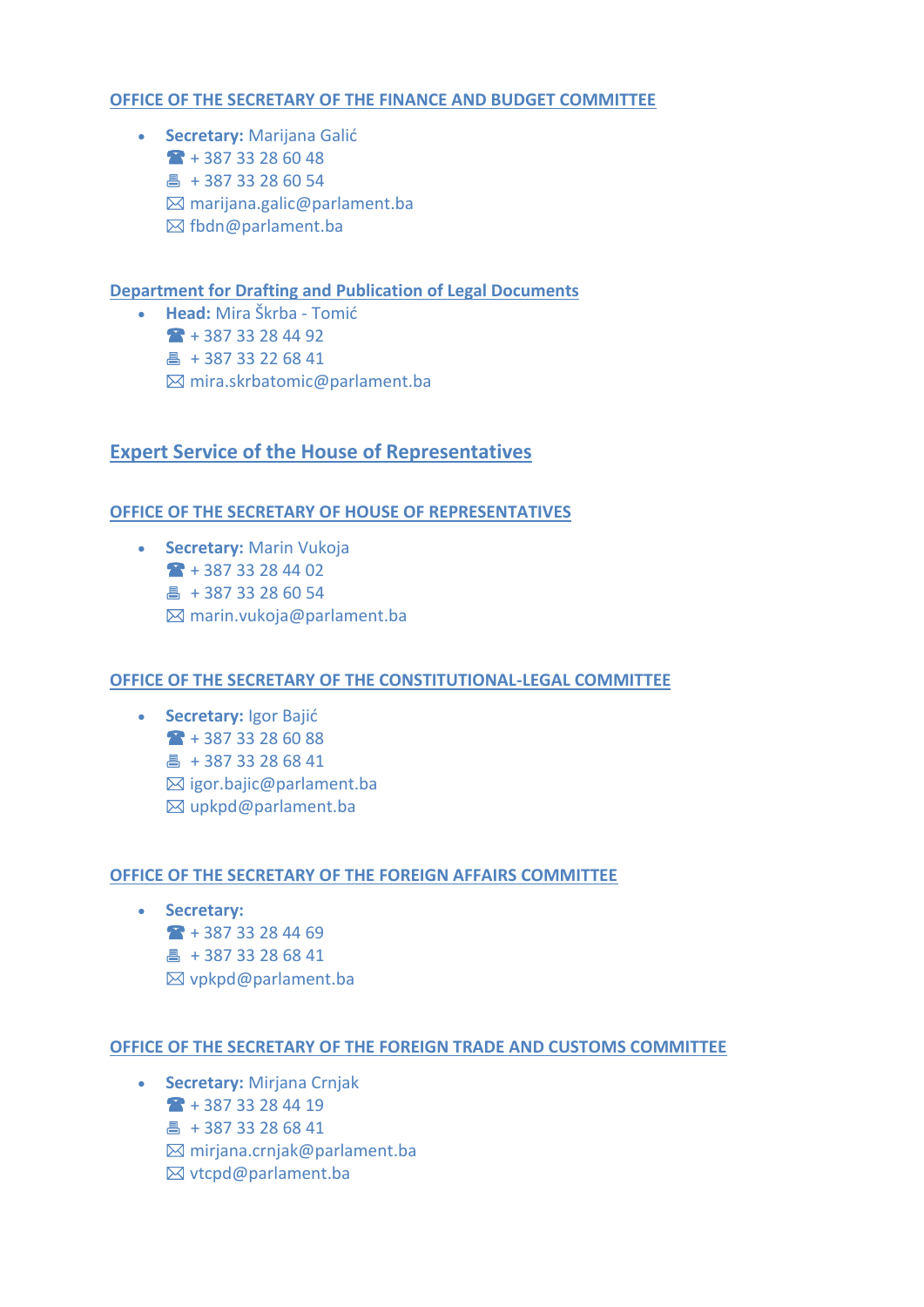# **[OFFICE OF THE SECRETARY OF THE FINANCE AND BUDGET COMMITTEE](https://www.parlament.ba/Content/Read/73?title=Stru%C4%8Dnaslu%C5%BEbapredstavni%C4%8Dkogdoma)**

 **Secretary:** Željko Kosmajac  $+ 387 33 28 44 37$ 4 [+ 387 33 28 68 41](tel:+38733286841)  $\boxtimes$  [zeljko.kosmajac@parlament.ba](mailto:zeljko.kosmajac@parlament.ba)  $\boxtimes$  [fbpd@parlament.ba](mailto:fbpd@parlament.ba)

### **[OFFICE OF THE SECRETARY OF THE COMMITTEE ON TRANSPORT AND COMMUNICATIONS](https://www.parlament.ba/Content/Read/73?title=Stru%C4%8Dnaslu%C5%BEbapredstavni%C4%8Dkogdoma)**

 **Secretary:** Ahmed Jalovičić [+ 387 33 28 44 81](tel:+38733284481) 昌 [+ 387 33 28 68 41](tel:+38733286841)  $\boxtimes$  [ahmed.jalovicic@parlament.ba](mailto:ahmed.jalovicic@parlament.ba)  $\boxtimes$  [skpd@parlament.ba](mailto:skpd@parlament.ba)

### **[OFFICE OF THE SECRETARY OF THE GENDER EQUALITY COMMITTEE](https://www.parlament.ba/Content/Read/73?title=Stru%C4%8Dnaslu%C5%BEbapredstavni%C4%8Dkogdoma)**

 **Secretary:** Žana Primorac [+ 387 33 28 44 56](tel:+38733284456) **4 [+ 387 33 28 68 41](tel:+38733286841)**  [zana.primorac@parlament.ba](mailto:%20zana.primorac@parlament.ba)  $⊠$  [orppd@parlament.ba](mailto:orppd@parlament.ba)

### **[Departments for Session Preparation](http://192.168.12.161:8081/Cms/Html/PagesList)**

 **Head:** Ivana Lalović  $+ 387 33 28 60 95$ 昌 [+ 387 33 28 66 54](tel:+38733226841)  $\boxtimes$  [ivana.lalovic@parlament.ba](mailto:ivana.lalovic@parlament.ba)

# **Common Service**

# **[OFFICE OF THE SECRETARY OF THE COMMON SERVICES](https://www.parlament.ba/Content/Read/201?title=OZajedni%C4%8Dkojslu%C5%BEbi)**

- **Secretary:** Mirza Imamović  $+ 387 33 28 44 23$ 昌 [+ 387 33 28 60 55](tel:+38733286055)  $\boxtimes$  [mirza.imamovic@parlament.ba](mailto:mirza.imamovic@parlament.ba)
- **Assistant Secretary:** Mirha Isanović Žiga  $\rightarrow$  [+ 387 33 28 44 78](tel:+38733284478) 昌 [+ 387 33 28 60 55](tel:+38733286055)  $\boxtimes$  [mirha.isanovic-ziga@parlament.ba](mailto:mirha.isanovic-ziga@parlament.ba)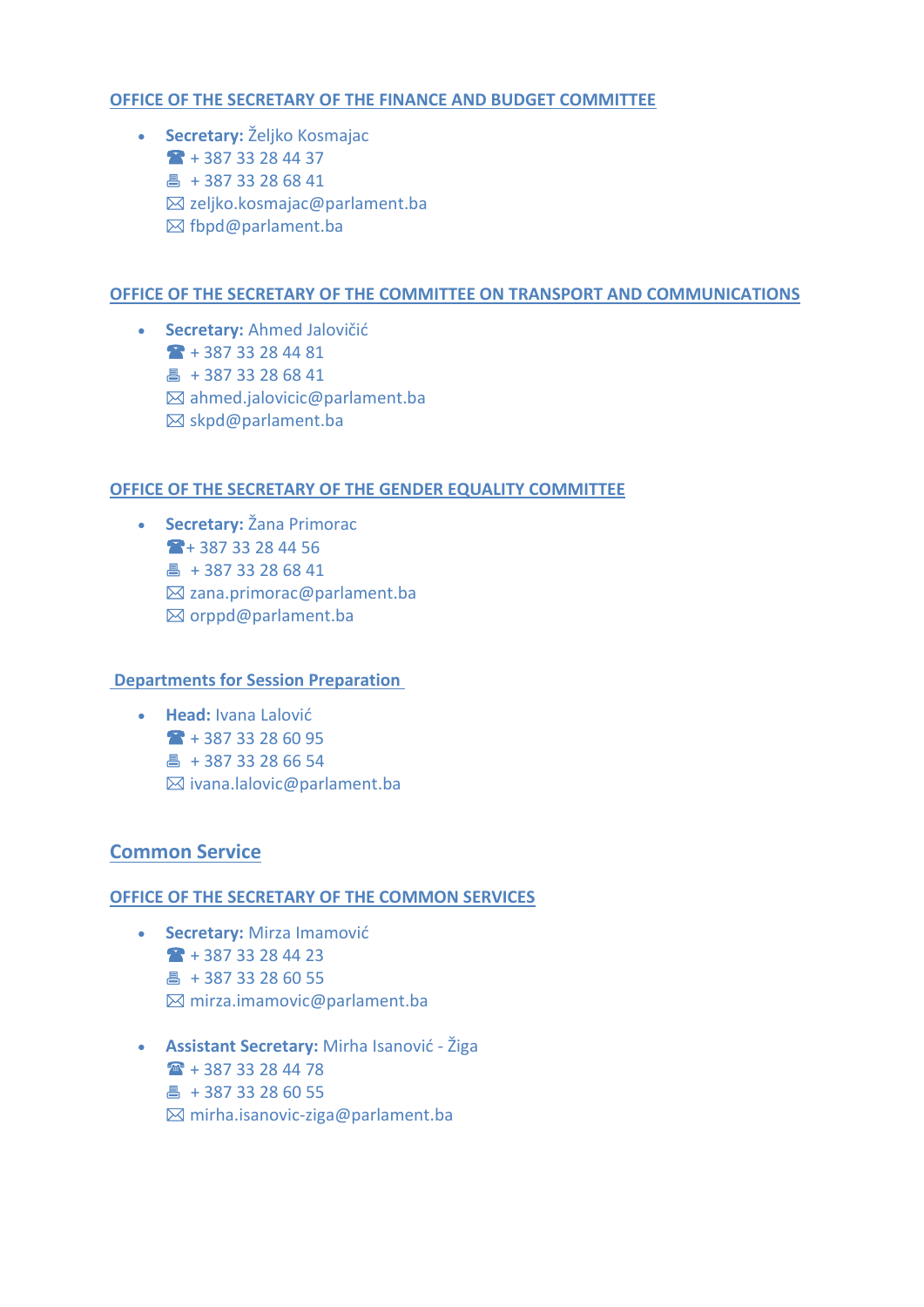# **[OFFICE OF THE SECRETARY OF THE JOINT COMMITTEE ON DEFENCE AND SECURITY OF](https://www.parlament.ba/Content/Read/201?title=OZajedni%C4%8Dkojslu%C5%BEbi)  [BOSNIA AND HERZEGOVINA](https://www.parlament.ba/Content/Read/201?title=OZajedni%C4%8Dkojslu%C5%BEbi)**

 **Secretary:** Ljiljana Milićević  $+ 387 33 28 44 77$ 昌 [+ 387 33 71 37 31](tel:+38733713731)  $\boxtimes$  [ljiljana.milicevic@parlament.ba](mailto:ljiljana.milicevic@parlament.ba)  $\boxtimes$  [zkos@parlament.ba](mailto:zkos@parlament.ba)

# **[OFFICE OF THE SECRETARY OF THE JOINT COMMITTEE ON SUPERVISION OF THE WORK OF](https://www.parlament.ba/Content/Read/201?title=OZajedni%C4%8Dkojslu%C5%BEbi)  [INTELLIGENCE AND SECURITY AGENCY OF BOSNIA AND HERZEGOVINA](https://www.parlament.ba/Content/Read/201?title=OZajedni%C4%8Dkojslu%C5%BEbi)**

 **Secretary:** Muamera Numić  $+ 387 33 28 44 22$  $\boxtimes$  [muamera.numic@parlament.ba](mailto:muamera.numic@parlament.ba) [zkosa@parlament.ba](mailto:zkosa@parlament.ba)

# **[OFFICE OF THE SECRETARY OF THE JOINT COMMITTEE ON ECONOMIC REFORMS AND](https://www.parlament.ba/Content/Read/201?title=OZajedni%C4%8Dkojslu%C5%BEbi)  [DEVELOPMENT](https://www.parlament.ba/Content/Read/201?title=OZajedni%C4%8Dkojslu%C5%BEbi)**

 **Secretary:** Edin Mukinović  $+ 387 33 28 60 64$ 昌 [+ 387 33 22 68 41](tel:+38733226841)  $\boxtimes$  [edin.mukinovic@parlament.ba](mailto:edin.mukinovic@parlament.ba)  $⊠$ **[zkerr@parlament.ba](mailto:%20zkerr@parlament.ba)** 

# **[OFFICE OF THE SECRETARY OF THE JOINT COMMITTEE ON EUROPEAN INTEGRATION](https://www.parlament.ba/Content/Read/201?title=OZajedni%C4%8Dkojslu%C5%BEbi)**

 **Secretary:** Vlatka Dangubić  $+ 387 33 28 60 61$ 昌 [+ 387 33 22 68 41](tel:+38733226841)  $\boxtimes$  [vlatka.dangubic@parlament.ba](mailto:vlatka.dangubic@parlament.ba)  $\boxtimes$  [zkei@parlament.ba](mailto:%20zkei@parlament.ba)

# **[OFFICE OF THE SECRETARY OF THE JOINT COMMITTEE ON ADMINISTRATIVE AFFAIRS](https://www.parlament.ba/Content/Read/201?title=OZajedni%C4%8Dkojslu%C5%BEbi)**

 **Secretary:** Dejan Ružić  $+ 387 33 28 44 63$ 昌 [+ 387 33 22 68 41](tel:+38733226841)  $\boxtimes$  [dejan.ruzic@parlament.ba](mailto:dejan.ruzic@parlament.ba)  $\boxtimes$  [zkap@parlament.ba](mailto:%20zkap@parlament.ba)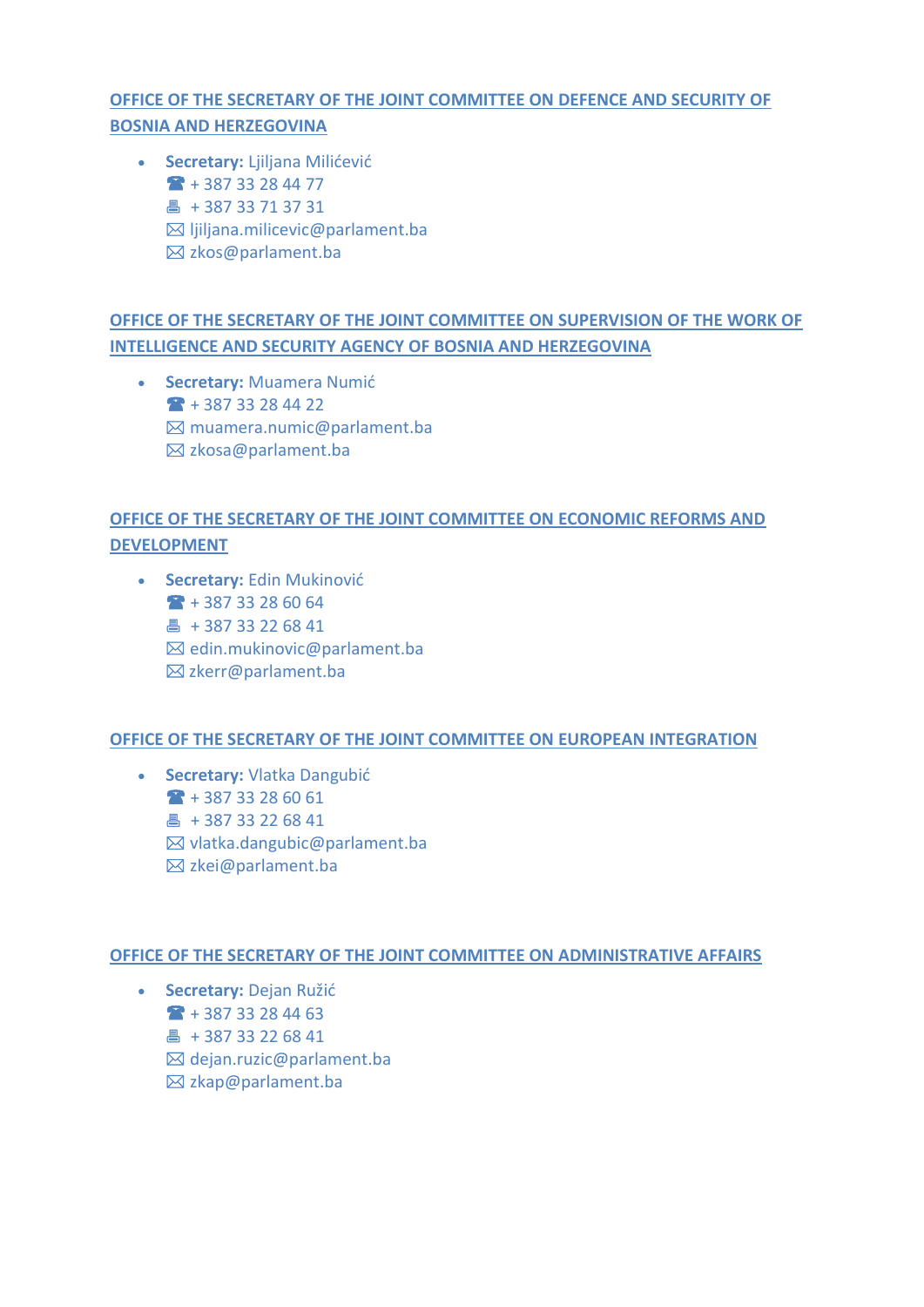#### **[OFFICE OF THE SECRETARY OF THE JOINT COMMITTEE ON HUMAN RIGHTS](https://www.parlament.ba/Content/Read/201?title=OZajedni%C4%8Dkojslu%C5%BEbi)**

 **Secretary:** Aida Kreho  $+ 387 33 28 60 28$ **A** [+ 387 33 22 68 41](tel:+38733226841) aida.kreho@parlament.ba  $\boxtimes$  [zkljp@parlament.ba](mailto:%20zkljp@parlament.ba)

#### **LEGISLATIVE - [LEGAL SECTION](https://www.parlament.ba/Content/Read/201?title=OZajedni%C4%8Dkojslu%C5%BEbi)**

 **Head:** Mirjana Kutanjac [+ 387 33 28 44 11](tel:+38733284411) 昌 [+ 387 33 22 60 93](tel:+38733226093) [mirjana.kutanjac@parlament.ba](mailto:mirjana.kutanjac@parlament.ba)

#### **[INTERNATIONAL RELATIONS AND PROTOCOL](https://www.parlament.ba/Content/Read/201?title=OZajedni%C4%8Dkojslu%C5%BEbi) SECTION**

- **•** Head:  $+ 387 33 28 60 12$  $+ 387 33 71 36 90$ 昌 [+ 387 33 71 36 91](tel:+38733713691)
- **Department for Cooperation with International Organizations (Multilateral Relations) Head:**  $+ 387 33 28 44 34$  $+ 387 33 28 60 60$ 昌 [+ 387 33 71 36 91](tel:+38733713691)
- **Bilateral Relations Department Head:** Jelena Rajaković  $+ 387 33 28 60 15$ 昌 [+ 387 33 71 36 91](tel:+38733713691)  $\boxtimes$  [jelena.rajakovic@parlament.ba](mailto:jelena.rajakovic@parlament.ba)
- **Protocol Department Head:** Jadranka Radović  $+ 387 33 24 44 27$ 昌 [+ 387 33 71 36 91](tel:+38733713691)  $\boxtimes$  [jadranka.radovic@parlament.ba](mailto:jadranka.korac@parlament.ba)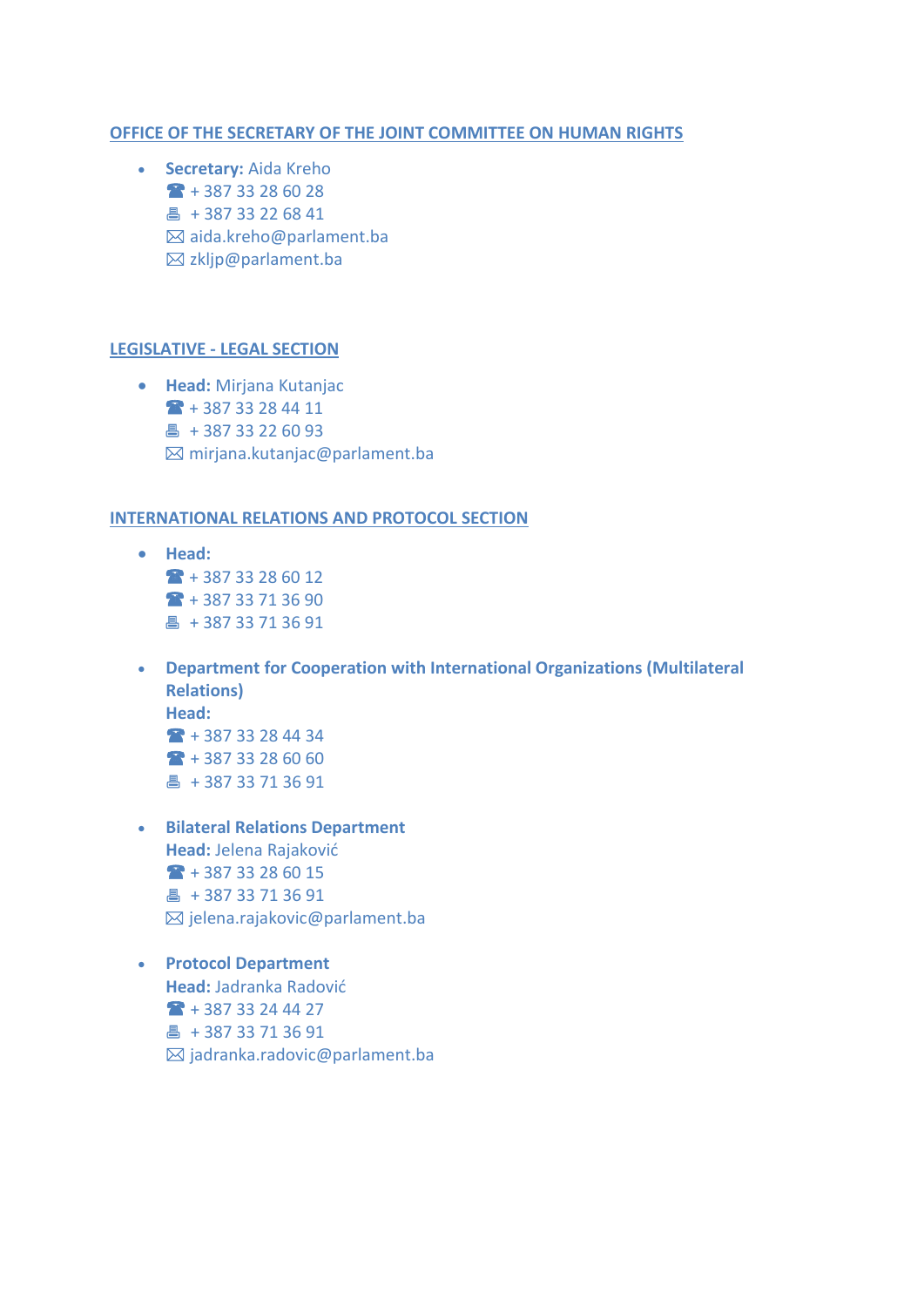#### **INFORMATION – [DOCUMENTATION SECTION](https://www.parlament.ba/Content/Read/201?title=OZajedni%C4%8Dkojslu%C5%BEbi)**

- **Head:** Lejla Tafro Sefić [+ 387 33 28 60 86](tel:+38733286086) **4 [+ 387 33 22 68 41](tel:+38733226841)**  $\boxtimes$  [lejla.tafro@parlament.ba](mailto:lejla.tafro@parlament.ba)
- **Documentation and Information Department Head:** Sonja Vrcić [+ 387 33 28 44 94](tel:+38733284494) [+ 387 33 22 68 41](tel:+38733226841)  $\boxtimes$  [sonja.vrcic@parlament.ba](mailto:sonja.vrcic@parlament.ba)
- **Library Department Head:** Edina Fazlagić  $+ 387 33 28 44 33$ 昌 [+ 387 33 28 44 97](tel:+38733284497)  $\boxtimes$  [edina.fazlagic@parlament.ba](mailto:edina.fazlagic@parlament.ba)  $\boxtimes$  [biblioteka@parlament.ba](mailto:biblioteka@parlament.ba)
- **Proof Reading Department Head:** Lejla Nuhodžić [+ 387 33 28 44 24](tel:+38733284424) 昌 [+ 387 33 22 68 41](tel:+38733226841) [lejla.nuhodzic@parlament.ba](mailto:lejla.nuhodzic@parlament.ba)
- **Department for Publishing and Publications Head:** Edin Isanović  $+ 387 33 28 60 06$ 昌 [+ 387 33 22 68 41](tel:+38733226841)  $\boxtimes$  [edin.isanovic@parlament.ba](mailto:edin.isanovic@parlament.ba)

#### **[RESEARCH SECTION](https://www.parlament.ba/Content/Read/201?title=OZajedni%C4%8Dkojslu%C5%BEbi)**

 **Head:** Sena Bajraktarević  $+ 387 33 28 44 68$ 昌 [+ 387 33 22 68 41](tel:+38733226841) [istrazivacki.sektor@parlament.ba](mailto:istrazivacki.sektor@parlament.ba)

#### **[PUBLIC RELATIONS SECTOR](https://www.parlament.ba/Content/Read/201?title=OZajedni%C4%8Dkojslu%C5%BEbi)**

- **Head:** Zlatko Vukmirović  $\bullet$  [+ 387 33 28 44 41](tel:+38733284441)  $+ 387 33 28 44 47$ 昌 [+ 387 33 28 44 47](tel:+38733284447)  $\boxtimes$  [press@parlament.ba](mailto:press@parlament.ba)
- **Department of Information Head:** Zoran Žuža  $+ 387 33 28 60 70$ 昌 [+ 387 33 28 44 47](tel:+38733284447) [press@parlament.ba](mailto:press@parlament.ba)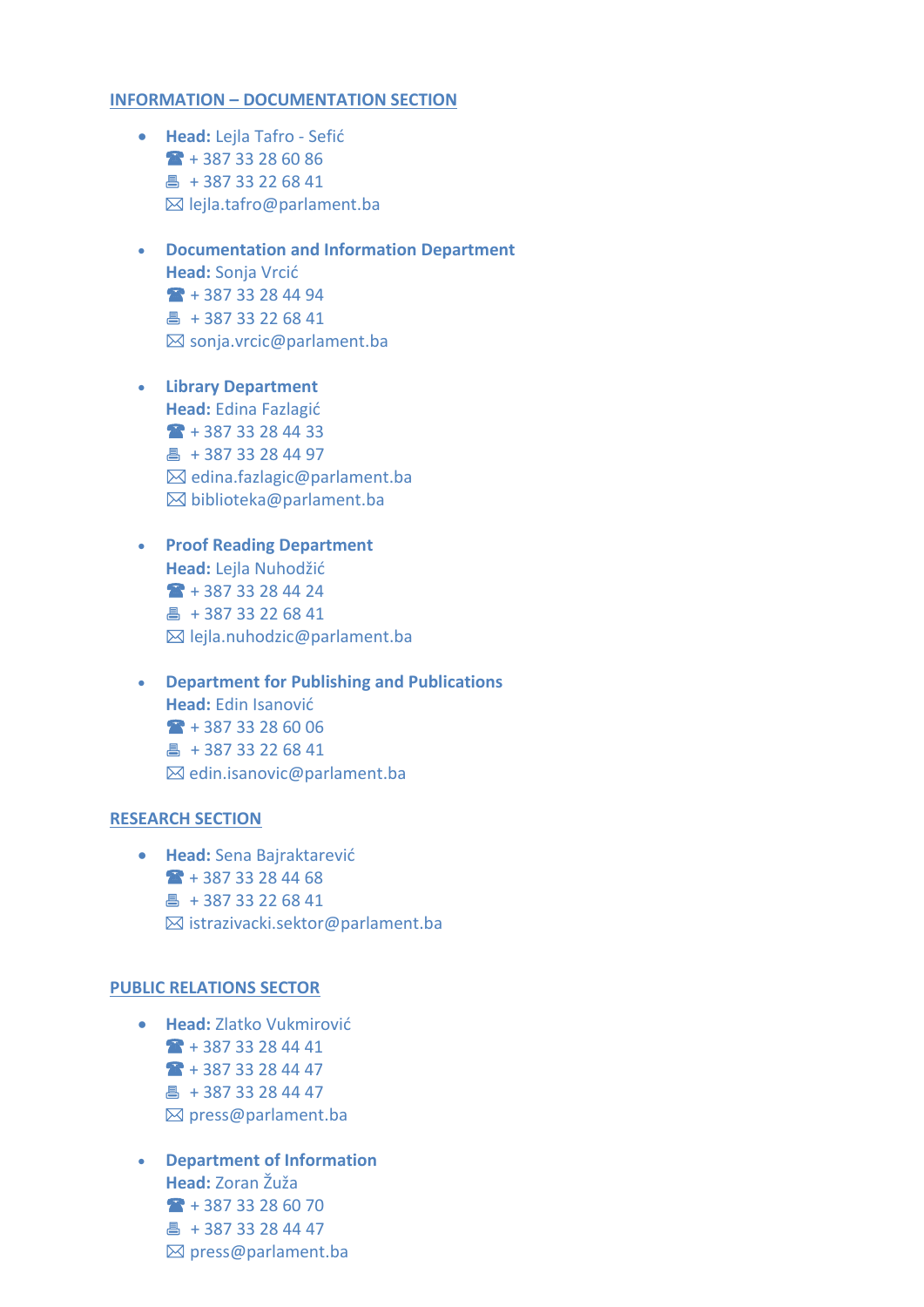**Department of Public Outreach and Media Head:** Zoran Brkić [+ 387 33 28 60](tel:+38733284441) 01 [+ 387 33 28 44 47](tel:+38733284447) [press@parlament.ba](mailto:press@parlament.ba)

#### **[COMMON SERVICES SECTION](https://www.parlament.ba/Content/Read/201?title=OZajedni%C4%8Dkojslu%C5%BEbi)**

- **Head:** Emina Šalinović  $+ 387 33 28 44 99$ 昌 [+ 387 33 22 68 41](tel:+38733226841)  $\boxtimes$  [emina.salinovic@parlament.ba](mailto:emina.salinovic@parlament.ba)
- **Registry Department Head:** Faruk Kurto  $+ 38733284450$ 昌 [+ 387 33 22 68 41](tel:+38733226841) [faruk.kurto@parlament.ba](mailto:faruk.kurto@parlament.ba)
- **Employment Department Head:** Amila Tahirbegović  $+ 387 33 28 60 26$ 昌 [+ 387 33 28 60 89](tel:+38733286089) [amila.tahirbegovic@parlament.ba](mailto:amila.tahirbegovic@parlament.ba)
- **Operational – Technical Department Head:** Veljko Mastilo  $+ 387 33 28 44 83$ 昌 [+ 387 33 28 44 93](tel:+38733284493)  $\boxtimes$  [veljko.mastilo@parlament.ba](mailto:veljko.mastilo@parlament.ba)

#### **INFORMATION – [TECHNOLOGY SECTION](https://www.parlament.ba/Content/Read/201?title=OZajedni%C4%8Dkojslu%C5%BEbi)**

 **Head:** Edina Adilović  $+ 387 33 28 44 76$ 昌 [+ 387 33 22 68 41](tel:+38733226841) [edina.adilovic@parlament.ba](mailto:edina.adilovic@parlament.ba)

#### **[FINANCE SECTION](https://www.parlament.ba/Content/Read/201?title=OZajedni%C4%8Dkojslu%C5%BEbi)**

 **Head:**  $+ 387 33 28 60 24$  [+ 387 33 71 37 01](tel:+38733226093)  $\boxtimes$